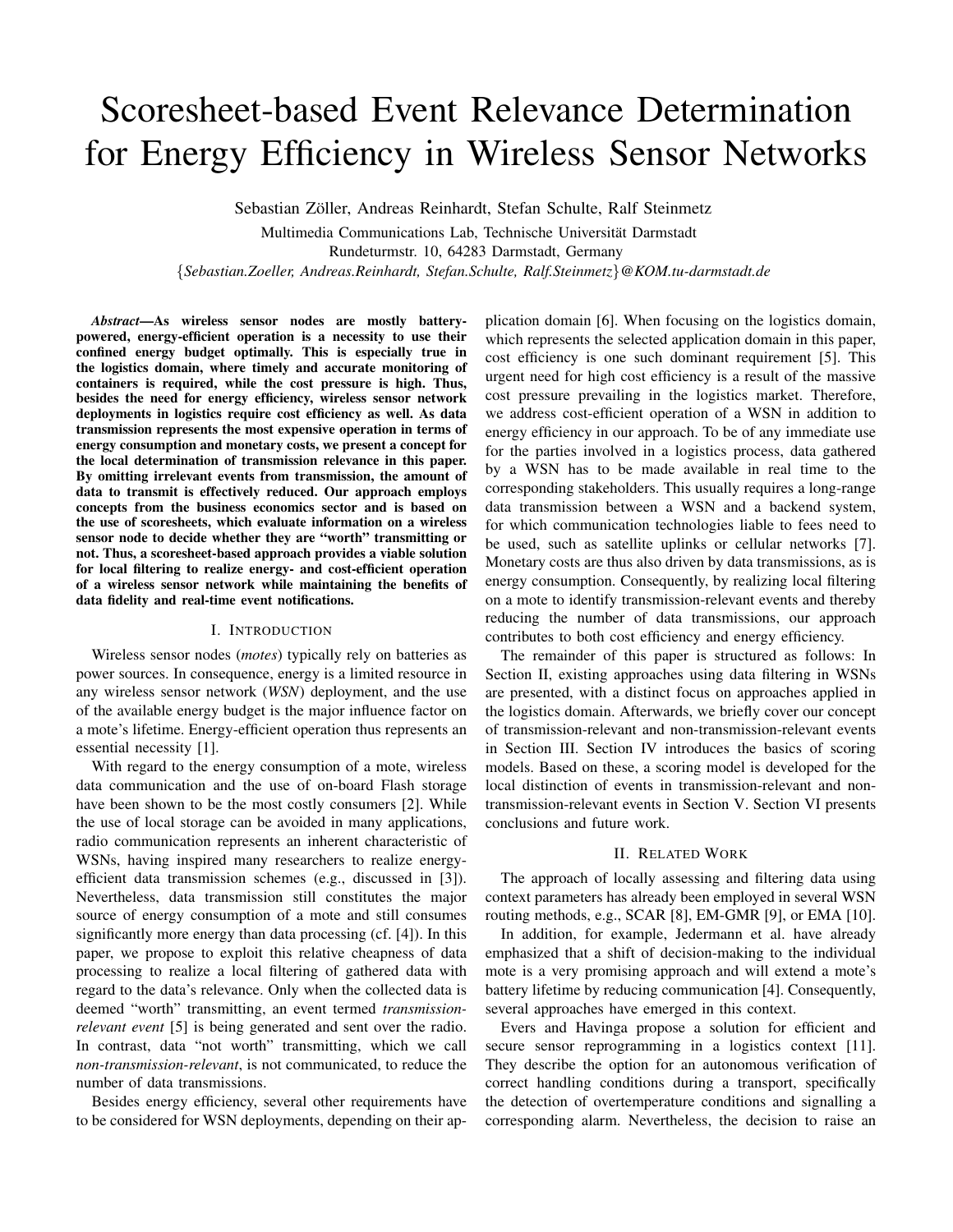alarm is based on a single environmental parameter instead of taking other relevant context parameters into account and balancing them against each other. In an earlier work, Evers et al. focussed on storage logistics, but also mentioned the idea of "transferring additional intelligence and responsibility to sensor nodes" [12]. There, they mention the use of rules and a rule engine on a mote to decide whether an alarm should be raised or not. However, in this context, their primary intention is focused on localization issues.

Concerning business rule usage on motes within logistics processes, Marin-Perianu et al. provide a work on protocol issues and the efficient distribution and update of rules [13]. They also emphasize the advantages of an enhanced local logic to transmit data only when certain conditions are violated to save on network communication overhead and energy. Their idea is to allow the mapping of simple business logic on rules executed by a rule engine on a mote. This rule engine monitors several parameters and checks if given conditions are violated and, in this case, initiates a certain action, such as informing the backend. However, the authors focus primarily on how rules can be efficiently distributed and updated and present a tree-based dissemination protocol for this purpose.

Son et al. present another rule-based approach for a WSN deployment in logistics [14]. Similar to [13], their aim is to bring node-centric context-awareness to WSNs in logistics, and thereby reduce traffic and thus enhance energy efficiency. The rules employed are designed to check whether relevant parameters exceed a given interval or not. However, no linkage possibilities between rules are explicitly described by the authors. Thus, dependencies between parameters to fully evaluate the current context and decide whether to send data or not are not considered.

Several of the described approaches already realize local filtering in WSN deployments designed for logistics, but on a relatively strict and static basis. In contrast, our approach balances strictly dynamical various criteria against each other and explicitly incorporates more (qualitative) application related parameters to assess the transmission relevance of gathered data. This does not only allow the integration of simple business logic, but also enables the incorporation of complex logic and the explicit consideration of diverse dependencies. Compared to context-aware routing methods, we focus on the step before data is routed and decide directly at the originating mote if gathered data needs to be sent. Thus, our approach can beneficially be combined with such routing mechanisms.

## III. TRANSMISSION RELEVANCE

For WSN deployments in the context of transport logistics, energy efficiency is mandatory as for all WSN deployments. Additionally, a cost-efficient operation of WSN deployments is necessary [5]. As data transmission accounts for the major parts of both energy consumption and costs in this context, we focus on reducing data transmission to simultaneously achieve energy-efficient and cost-efficient operation. To reach this goal, we use our concept of transmission-relevant events, introduced in [5]. The basic idea is to categorize events into transmission-relevant events, which are deemed "worth" transmitting, and non-transmission-relevant events, which are deemed "not worth" transmitting. The according classification of events is realized by comparing the information value of an event with its transmission costs, comprising energy costs as well as monetary costs:

$$
Transmission-relevant event  $E_x \Leftrightarrow$   
Information value  $E_x \geq$  Transmission costs $E_x$   
Non transmission relevant event =  $\Leftrightarrow$
$$

$$
Information value_{E_x} < Transmission\ cost_{E_x} \tag{2}
$$
\n
$$
Information value_{E_x} < Transmission\ costs_{E_x}
$$

A crucial point for this concept is the efficient implementation of this comparison on a mote, and particularly, how to operationalize information value and transmission costs of an event to be able to compare them locally. For this, we propose the use of an adapted scoring model with a corresponding scoresheet.

## IV. SCORING MODELS: BASICS

Scoring models are basically used for a systematic analysis of alternatives in order to rank them. They are, e.g., used in business economics for alternative selection, particularly in cases where valuation criteria are hard to quantify.

For ranking, scoring models make use of utility values (*scores*) and individually consider preferences of decision makers and support multidimensional goal systems [15]. The specific application of a scoring model comprises the four steps of i) *defining relevant goals*, ii) *describing alternatives' consequences with relevance for the goals*, iii) *valuating alternatives based on their consequences*, iv) *selecting the alternative with the highest score*. These generic steps lead to the formalized setup for scoring models depicted in Fig. 1.



Fig. 1. Generic setup of scoring models (based on [15])

A set of action alternatives *A* constitutes the input for the scoring model as the alternatives to be valuated and ranked. The goals which should be reached with the afterwards implemented alternative are reflected in a goal system. This goal system is operationalized by defining a set of different criteria *c* contributing to the achievement of the defined goals. For every criterion in *c*, every alternative in *A* has to be valuated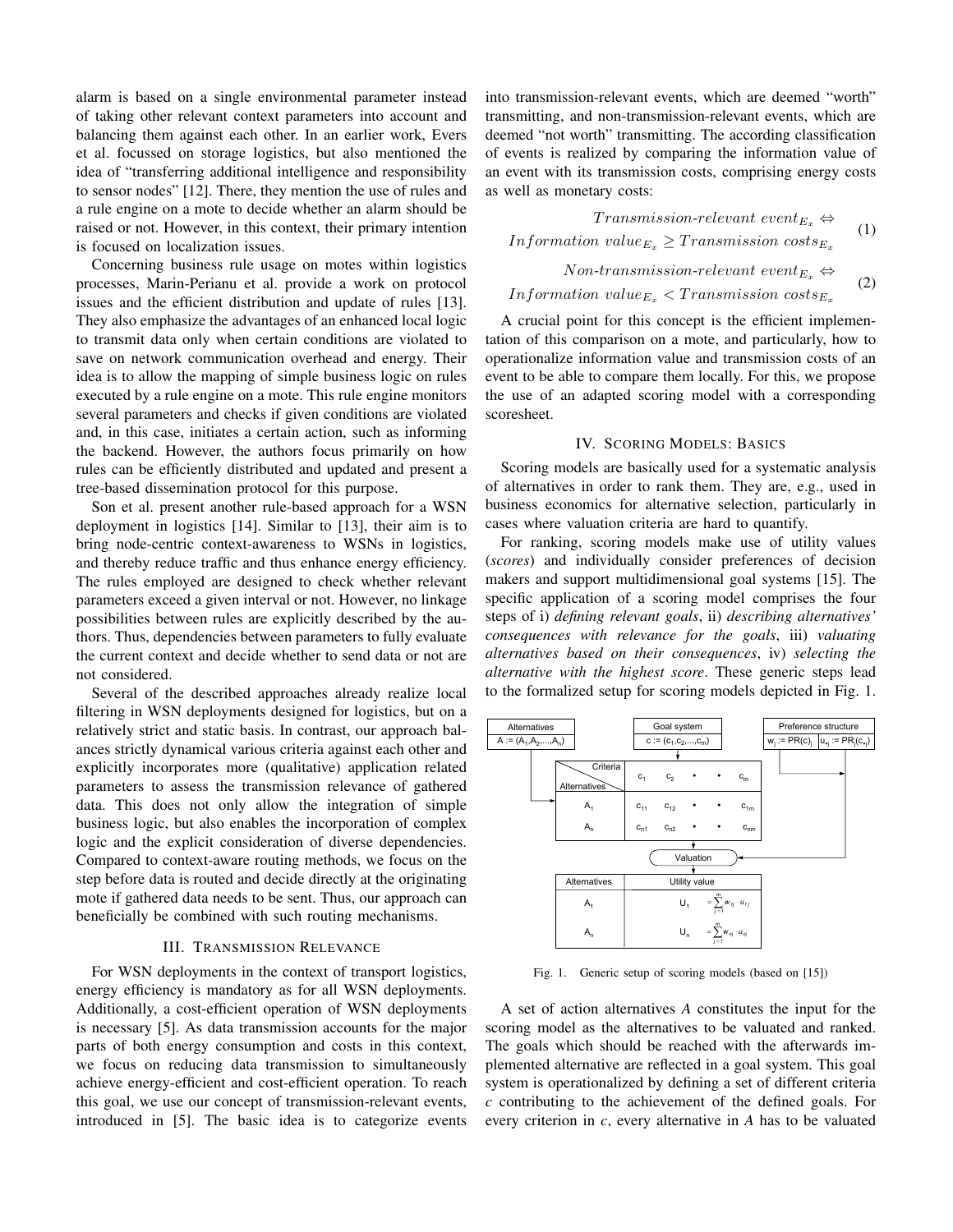and assigned a utility value *u* based on a preference structure, e.g., of a domain expert. On the basis of this preference structure, the different criteria in *c* are assigned weights *w* representing their relative importance. With the utility values *u* and the weights *w*, the alternative valuation is performed by calculating an overall utility value  $U_n$  for each action alternative in *A*. Typically, this calculation is performed by summing up the weighted utility values for each criterion of an action alternative (cf. Fig. 1).

# V. A SCORING MODEL FOR LOCAL DETECTION OF TRANSMISSION-RELEVANT EVENTS

After having introduced the concept of scoring models, we adapt this concept for the use in WSNs, in our case particularly for the application in transport logistics. It is operationalized to realize the local differentiation of transmission- and nontransmission-relevant events (cf. Sec. III) in this context.

Taking the notion of transmission-relevant events and nontransmission-relevant events as basis, the set of alternatives *A* can basically be interpreted as comprising those two or deriving from them the two action alternatives of sending or not sending corresponding event information:

> $A := (Transmission-relevant event, Non$ transmission-relevant event)  $= (Send event information, Do not send)$ event information) (3)

Based on the requirements for the beneficial use of WSNs in logistics described in [16], the required goal system operationalization takes place on the basis of the overall goal of efficiency. In our application context, the notion of efficiency is further broken down into energy efficiency and cost efficiency. These two aspects have already been initially incorporated in the concept of transmission-relevant events by jointly using energy and monetary transmission costs as the transmission costs to be compared to the information value of an event. Thus, *information value* and *transmission costs* are derived as main criteria for the operationalization of the goal system.

As these two main criteria are very generic, they have to be further broken down and operationalized. As already mentioned, to account for energy efficiency and cost efficiency simultaneously, the criterion transmission costs can be subdivided in the more fine-grained criteria *energy costs of data transmission* and *monetary costs of data transmission*. To realize a sufficiently long lifetime of a WSN, not just the absolute energy for sending the event data is relevant. Additionally, this value has to be related to the remaining energy. For example, if there is still plenty of energy left related to the initial energy budget of a mote and the required lifetime of a WSN, the data transmission is relatively seen cheaper in terms of energy as in the case where the energy resources are already low. Thus, the *current energy reserves* at the time of the event detection have to be considered as well and constitute a third criterion for the operationalization of the main criterion of transmission costs.

Similarly, the main criterion information value has to be broken down into more specific criteria. In this respect, we use the concept of opportunity costs and deduce that the information value of event information basically depends on an event's impact. Therefore, our understanding is that the impact of an event is directly correlated to the event's information value. This is exploited for deriving fine-grained criteria for the main criterion of information value.

An event normally affects the condition of transported goods, e.g., reaching a critical temperature can significantly reduce the shelf life of food products [17]. Therefore, an event usually has a physical impact on the transported goods. This physical impact and the corresponding degree of damage depends on the extent of the violation of parameter thresholds critical for the transported good's condition as well as on the duration of this threshold violation. Consequently, we use the *extent of threshold violation* and the *duration of threshold violation* as derived criteria of physical impact of an event.

With the physical impact on the condition of a transported good by an event, a direct influence of the value of the transported good is associated, constituting a direct monetary impact. This direct monetary impact expresses itself either in a degradation of the value of the affected good or in penalty or insurance payments. The direct monetary impact is expected to be correlated to the value of the transported goods. Therefore, the *value of goods* can be used as derived operationalization criterion of direct monetary impact of an event.

Considering that every event during the transport process with an impact on the transported good influences the customer satisfaction negatively, a corresponding impact of an event on the relationship between transport company and customer has to be noted. This is reflected by the indirect monetary impact of an event. This impact can be expected to correlate to the value of a customer for a company. Thus, to incorporate the potential indirect monetary impact of an event, the criterion *customer value* is used.

In the sense of opportunity costs, considering the amount of reaction possibilities to an encountered event, the information value of an event is not solely depending on the event's impact, but as well depending on the current position in the supply chain, because this position typically correlates to the available reaction possibilities. Furthermore, one can imagine a situation in which a temperature violation occurs very shortly before reaching the next warehouse in the transport chain. In such a situation, it might be beneficial to save energy by not transmitting the event information. Thus, we map the current position in the supply chain during an event occurrence to the criterion of current *time to next warehouse*.

This leads to the overall operationalization of the goal system for our scoring model with a set *c*:

 $c := \{energy \ costs \ of \ data \ transmission, monetary \ costs$ 

of data transmission, current energy reserves, extent

of threshold violation, duration of threshold violation, value of goods, customer value, time to next warehouse} (4)